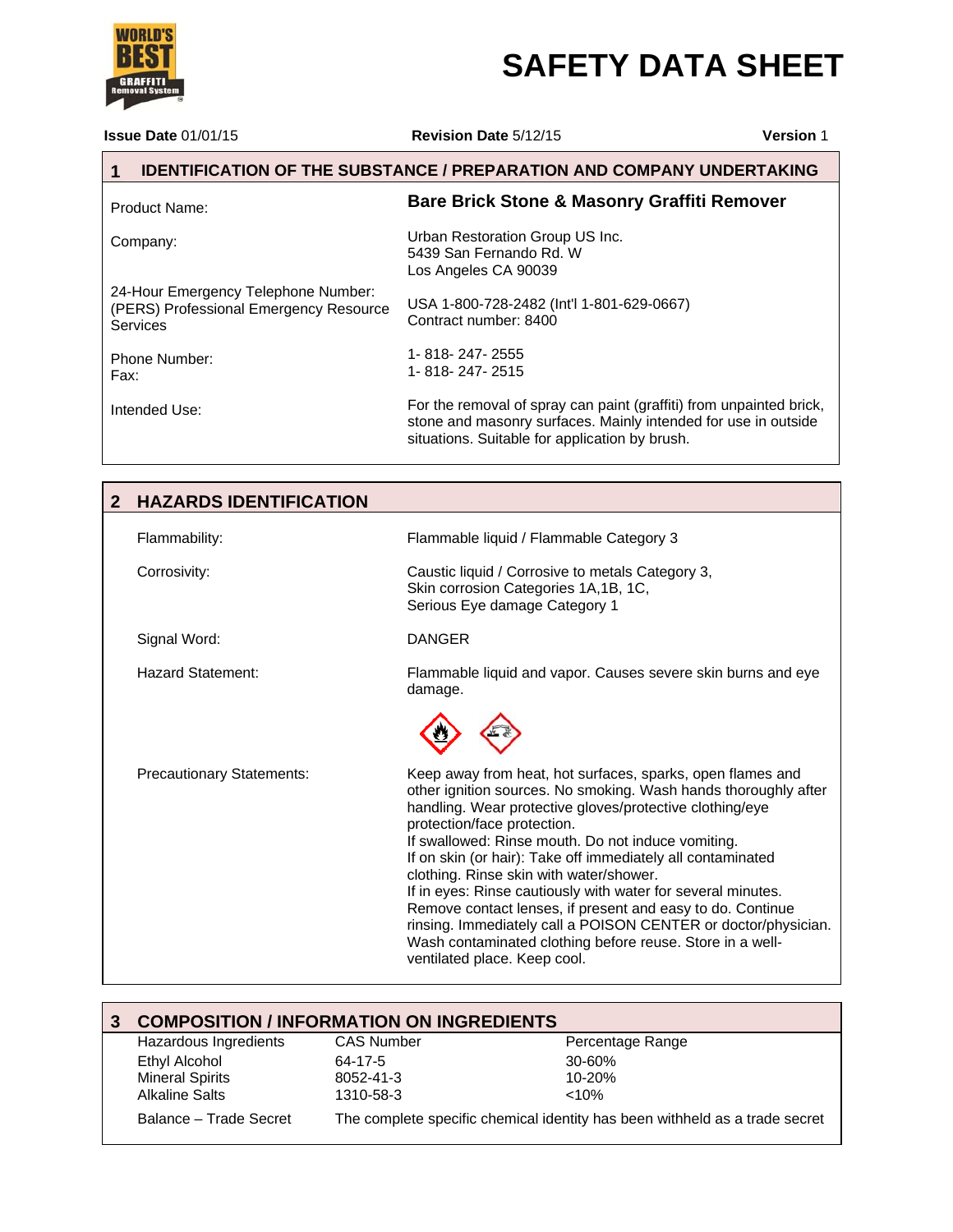#### **4 FIRST-AID MEASURES**

As a general rule, in case of doubt or if symptoms persist, always call a doctor. NEVER induce swallowing by an unconscious person.

Description of first aid measures

In the event of splashes or contact with eyes : Wash thoroughly with soft, clean water for 15 minutes holding the eyelids open. Regardless of the initial state, refer the patient to an ophthalmologist and show him the label.

In the event of splashes or contact with skin :

Remove any soiled or splashed clothing immediately. Watch out for any remaining product between skin and clothing, watches, shoes, etc. If the contaminated area is widespread and/or there is damage to the skin, a doctor must be consulted or the patient transferred to hospital.

In the event of swallowing :

Do not give the patient anything orally. Seek medical attention immediately, showing the label.

Most important symptoms and effects, both acute and delayed No data available.

Indication of any immediate medical attention and special treatment needed No data available.

| 5 | <b>FIRE-FIGHTING MEASURES</b>          |                                                                                                                       |
|---|----------------------------------------|-----------------------------------------------------------------------------------------------------------------------|
|   | Extinguishing:                         | Extinguishers - Chemical Powders, Carbon Dioxide, and Foam<br>- Keep packages near the fire cool to prevent bursting. |
|   | <b>Exposure Hazards:</b>               | A fire may produce thick black smoke. Do not breathe smoke.<br>Fumes may include carbon monoxide.                     |
|   | Protective Equipment for firefighting: | Self-Contained Breathing Apparatus.                                                                                   |

| <b>ACCIDENTAL RELEASE MEASURES</b> |                                                                                                                                                                                                                       |  |  |  |
|------------------------------------|-----------------------------------------------------------------------------------------------------------------------------------------------------------------------------------------------------------------------|--|--|--|
| Personal Precautions:              | Wear gloves, chemical goggles;                                                                                                                                                                                        |  |  |  |
| <b>Environmental Precautions:</b>  | Prevent entry into drains and waterways                                                                                                                                                                               |  |  |  |
| Methods for Cleaning Up:           | Isolate leaking containers and stop leak if safe to do so. Ventilate the area<br>to clear fumes and soak up with inert absorbent materials and dispose of<br>in accordance with Federal, State and Local regulations. |  |  |  |

|           | <b>HANDLING AND STORAGE</b>                                                                                                                                                                                                                                                                                                                                |
|-----------|------------------------------------------------------------------------------------------------------------------------------------------------------------------------------------------------------------------------------------------------------------------------------------------------------------------------------------------------------------|
| Handling: | Use in well-ventilated area. Atmospheric levels should be controlled in compliance with<br>occupational exposure limit. Do not breathe vapors and avoid contact with eyes, skin and<br>clothing. Avoid contact with open flames and hot surfaces or welding in the presence of<br>vapors. The usual precautions for handling chemicals should be observed. |
| Storage:  | Keep container dry. Keep in a cool, well-ventilated place and away from sources of ignition.                                                                                                                                                                                                                                                               |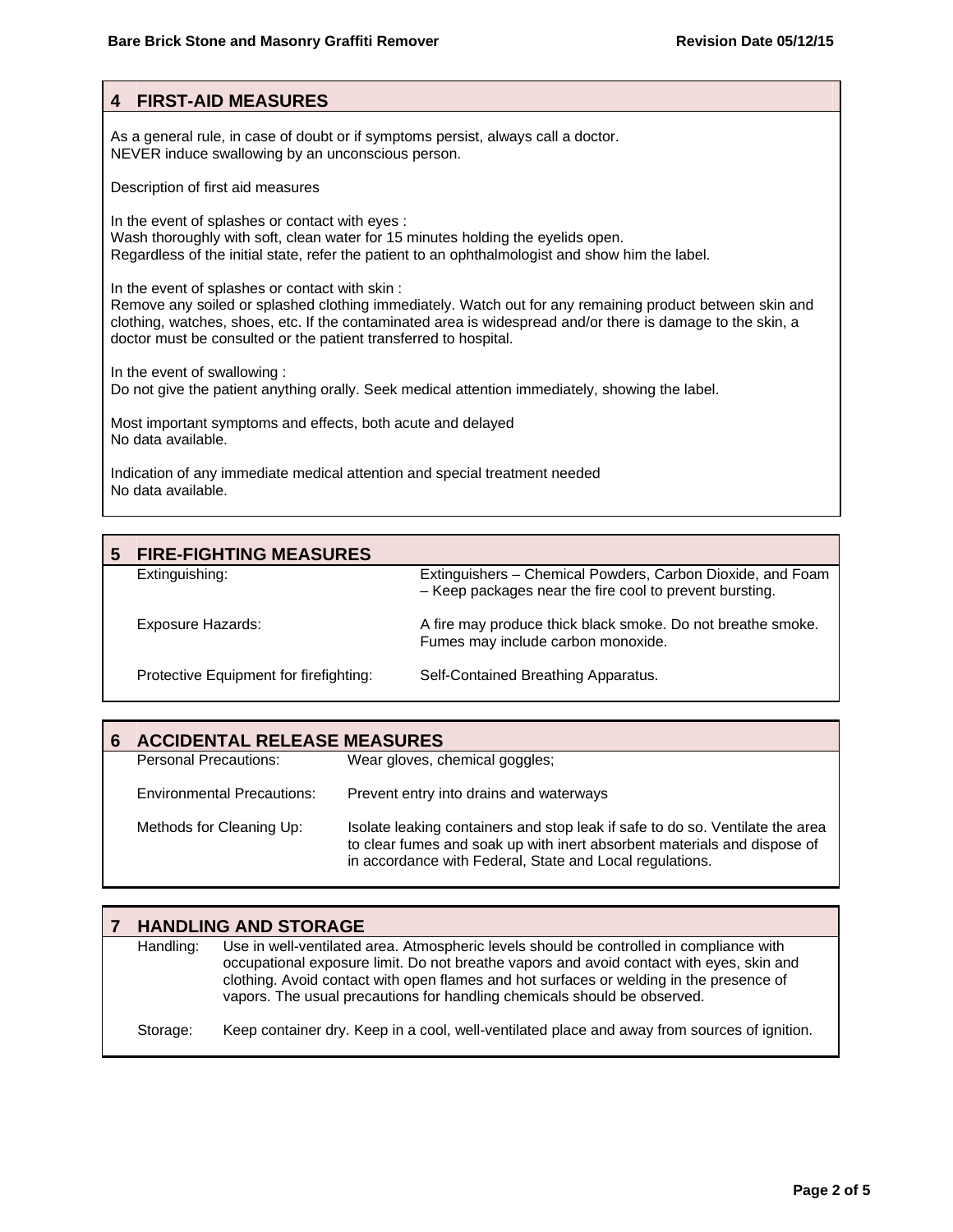| 8 |                                                                                                         |            |       | <b>EXPOSURE CONTROLS / PERSONAL PROTECTION</b> |             |                                                                                                                                |
|---|---------------------------------------------------------------------------------------------------------|------------|-------|------------------------------------------------|-------------|--------------------------------------------------------------------------------------------------------------------------------|
|   | Occupational Exposure Limits:                                                                           |            |       |                                                |             |                                                                                                                                |
|   | ACGIH TLV (American Conference of Governmental Industrial Hygienists,<br>Threshold Limit Values, 2010): |            |       |                                                |             |                                                                                                                                |
|   | CAS.                                                                                                    | TWA :      | STEL: | Ceiling:                                       | Definition: | Criteria:                                                                                                                      |
|   | 64-17-5<br>1310-58-3                                                                                    | $1000$ ppm |       |                                                |             |                                                                                                                                |
|   |                                                                                                         |            |       | $2$ mg/m $3$                                   |             |                                                                                                                                |
|   | Personal Protective Equipment:                                                                          |            |       | prolonged exposure.                            |             | Wear protective clothing and chemical goggles. Wear PVC or<br>rubber gloves for short-term exposure or PVA or Viton gloves for |
|   |                                                                                                         |            |       | there is a risk of exposure to vapor.          |             | Respiratory equipment approved for organic vapors and mists if                                                                 |

## **9 PHYSICAL AND CHEMICAL PROPERTIES**

| Typical values - does not constitute a specification |                                            |  |
|------------------------------------------------------|--------------------------------------------|--|
| Appearance / Physical State                          | Amber liquid                               |  |
| Odor                                                 | Organic Solvent                            |  |
| Boiling point/range                                  | $158 - 392$ °F (70 - 200°C)                |  |
| Flash Point (Abel closed cup)                        | $95^{\circ}F(35^{\circ}C)$                 |  |
| PH.                                                  | $12 - 14$                                  |  |
| Flammability auto ignition temp.                     | No data available                          |  |
| Melting point / Freezing point:                      | Not specified                              |  |
| <b>Explosive properties</b>                          | Vapors can form explosive mixture with air |  |
| Oxidizing properties                                 | None                                       |  |
| Vapor pressure (mbar @ 20°C)                         | No data available                          |  |
| Relative Density (@15.5°C)                           | 0.9                                        |  |
| Solubility in water                                  | <b>Disperses</b>                           |  |
| Solubility in fat / solvent                          | Miscible                                   |  |
| Partition coefficient (log Pow)                      | No data available                          |  |
| Auto - Ignition temperature                          | No data available                          |  |
| Decomposition temperature                            | Not specified                              |  |
| Viscosity (mPa.s @ 20°C)                             | No data available                          |  |
| Evaporation rate                                     | No data available                          |  |

| 10 | <b>STABILITY AND REACTIVITY</b>                                       |                                                                         |  |
|----|-----------------------------------------------------------------------|-------------------------------------------------------------------------|--|
|    | Reactivity:                                                           | Not applicable.                                                         |  |
|    | Stability:                                                            | This mixture is stable under normal handling and storage<br>conditions. |  |
|    | Keep away from flames and sources of ignition<br>Conditions to avoid: |                                                                         |  |
|    | Strong oxidizing agents.<br>Materials to avoid:                       |                                                                         |  |
|    | Hazardous decomposition products:                                     | May release or form carbon monoxide                                     |  |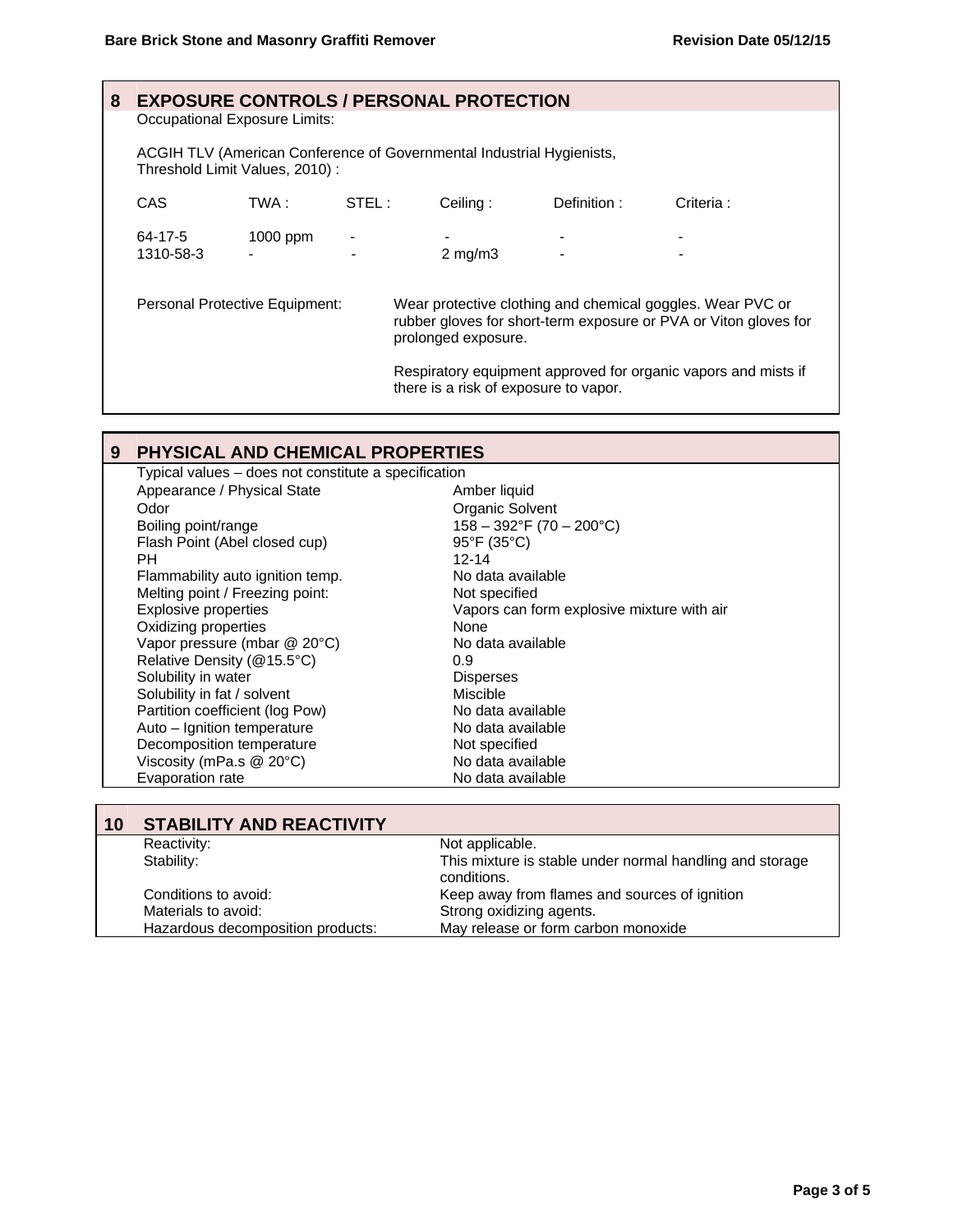| 11 | <b>Acute Toxicity:</b>                                                                                                                          | <b>TOXICOLOGICAL INFORMATION</b>                                                                                 |                                                                                                                                                                                                                  |  |  |
|----|-------------------------------------------------------------------------------------------------------------------------------------------------|------------------------------------------------------------------------------------------------------------------|------------------------------------------------------------------------------------------------------------------------------------------------------------------------------------------------------------------|--|--|
|    |                                                                                                                                                 | -oral<br>-inhalation<br>-dermal                                                                                  | Contains components which are harmful if swallowed.<br>Contains components which are harmful by inhalation.<br>Inhalation may lead to light-headedness, nausea and headache.<br>Can be absorbed through the skin |  |  |
|    | Corrosivity / Irritation:                                                                                                                       |                                                                                                                  |                                                                                                                                                                                                                  |  |  |
|    |                                                                                                                                                 | May cause severe eye damage<br>-eye<br>Irritating to skin<br>-skin<br>May cause irritation<br>-respiratory tract |                                                                                                                                                                                                                  |  |  |
|    | Sensitization:                                                                                                                                  |                                                                                                                  |                                                                                                                                                                                                                  |  |  |
|    |                                                                                                                                                 | -skin<br>-respiratory                                                                                            | No evidence of sensitization effects<br>No evidence of sensitization effects                                                                                                                                     |  |  |
|    | Monograph(s) from the IARC (International Agency for Research on Cancer) :<br>CAS 64-17-5 : IARC Group 1 : The agent is carcinogenic to humans. |                                                                                                                  |                                                                                                                                                                                                                  |  |  |

| 12 | <b>ECOLOGICAL INFORMATION</b>      |                                                     |
|----|------------------------------------|-----------------------------------------------------|
|    | <b>Toxicity</b>                    |                                                     |
|    | <b>Mixtures</b>                    | No aquatic toxicity data available for the mixture. |
|    | Persistence and degradability      | No data available.                                  |
|    | Bioaccumulative potential          | No data available.                                  |
|    | Mobility in soil                   | No data available.                                  |
|    | Results of PBT and vPvB assessment | No data available.                                  |
|    | Other adverse effects              | No data available.                                  |

#### **13 DISPOSAL CONSIDERATIONS**

Waste treatment methods: Do not pour into drains, sewers or waterways.

Waste management is carried out without endangering human health, without harming the environment and, in particular without risk to water, air, soil, plants or animals. Recycle or dispose of waste in compliance with Federal, State, and Local regulations.

Appropriate packaging: Dispose of in original packaging or over pack in larger container such as an appropriate 55 gal drum. Give to a certified licensed disposal contractor.

#### **14 TRANSPORT INFORMATION**

U.S. Department of Transportation (DOT) / Canada Transport of Dangerous Goods (TDG)



UN2924, Flammable liquid, corrosive,, n.o.s., (Ethyl Alcohol, Potassium Hydroxide), 3, (8), PG III

When shipped in 1 gallon or less containers it can be shipped as Limited Quantity ( "LTD QTY" ) or "Limited Quantity, ORM-D" in accordance with 49CFR 173.154 Shipments within Canada should be made in compliance with the TDG Act and Regulations.

For Air Transport reference the ICAO / IATA Regulations.

For Ocean Transport reference the IMO / IMDG Regulations.